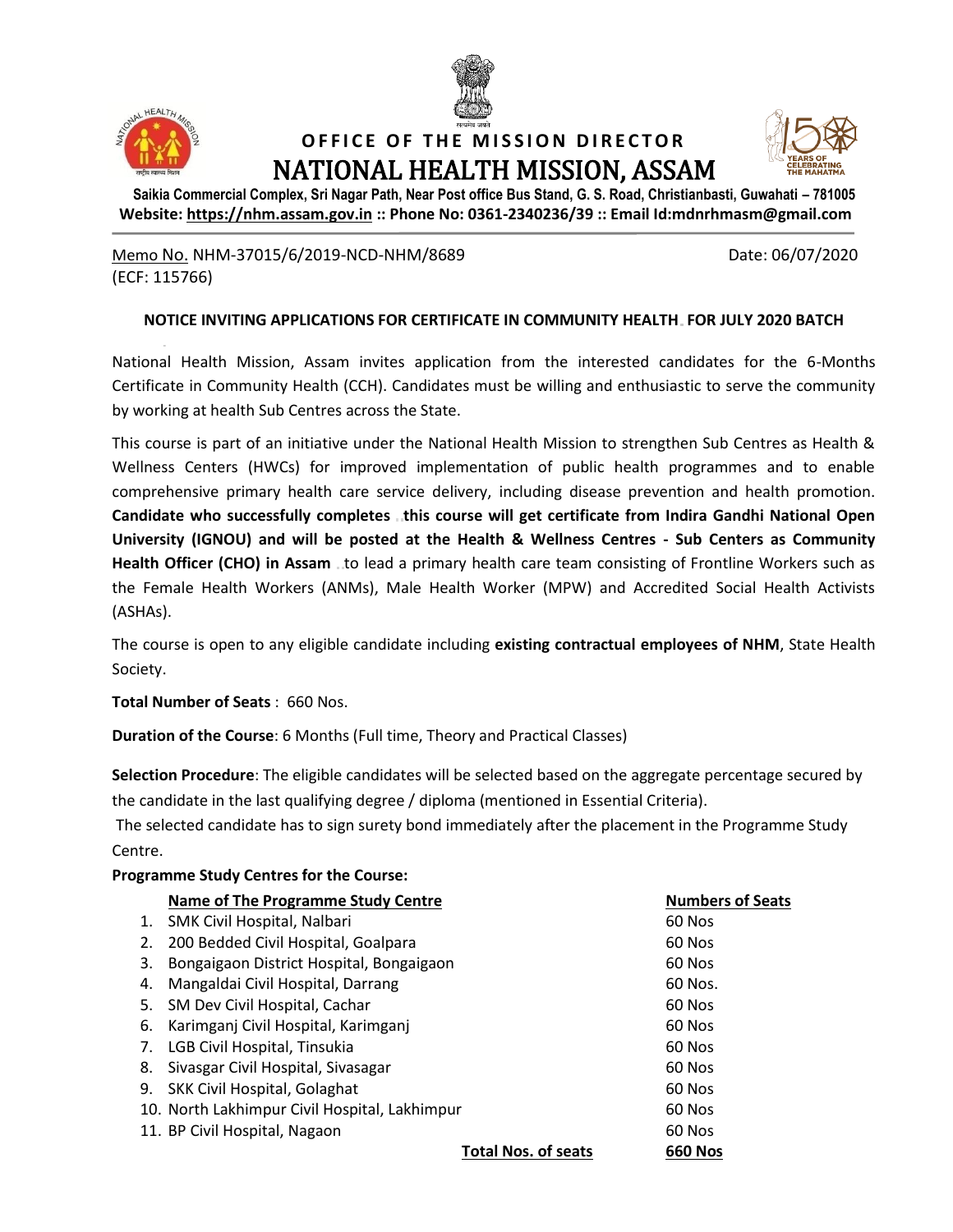



## **OFFICE OF THE MISSION DIRECTOR** NATIONAL HEALTH MISSION, ASSAM



**Saikia Commercial Complex, Sri Nagar Path, Near Post office Bus Stand, G. S. Road, Christianbasti, Guwahati – 781005 Website: [https://nhm.assam.gov.in](https://nhm.assam.gov.in/) :: Phone No: 0361-2340236/39 :: Email Id:mdnrhmasm@gmail.com**

The eligibility criteria for applying for the Certificate Program is as follows:

### **Essential Criteria:**

- $\triangleright$  B.Sc.(Nursing) / Post Basic B. Sc Nursing Registered Nurse Registered Midwife (RNRM) from a recognized Institute / Bachelor of Science in Nursing from a recognized Institute or University from a recognized institute or University / GNM Course Passed & registered with Assam Nurses Midwives' & Health Visitors' Council.
- $\triangleright$  Less than 35 years of age: however, less than 40 years for the SCs and STs.

#### **Desirable Criteria:**

- $\triangleright$  Proficiency in regional/local language and dialect
- $\triangleright$  Work experience in the public health system preferably at the Primary/Community Health Center level will be given weightage.

#### **Stipend / Remuneration During the Course:**

#### **For In-service Candidates:**

 Respective Remuneration/Salary per month + Rs. 10,000/- per month for Fooding / Lodging for a maximum of six months

#### **For Other Candidates:**

 $\bullet$  Stipend Rs. 10,000/- per month + Rs. 10,000/- per month for Fooding / Lodging for a maximum of six months.

**Remuneration**: On successful completion of the course, the CHOs, if absorbed under NHM will receive Rs. 25,000/ per month and performance based incentives up to Rs. 15,000/- per month**.**

For further details, interested candidates are to visit NHM, Assam website and may submit their application online at [https://nhm.assam.gov.in](https://nhm.assam.gov.in/) on or before **20 th July 2020.**

#### **Note:**

- **1. All applications will be subjected to a screening process and candidates will be shortlisted on the basis of total aggregate in their last qualifying course/qualification i.e, Merit Wise and highest qualification as mentioned in Essential Criteria.**
- 2. Candidates applying under reserved category shall need to attach a copy of their caste certificate, issued by competent authority.
- **3. Following documents will have to uploaded with the Application Form**
	- **i) All mark sheets of last Qualifying Exam as mentioned in Essential Criteria.**
	- **ii) Provisional/Final Degree/Dilopma Certificate**
	- **iii) Registration Certificate/Council Registration Certificate**
	- **iv) In case of NHM (in-service) candidates, the copy of Appointment Letter and NOC from respective Joint Director of Health Services**
	- **v) Age proof certificate**
- **4. Please note that January 01, 2020 shall be taken as reference date for computing age.**